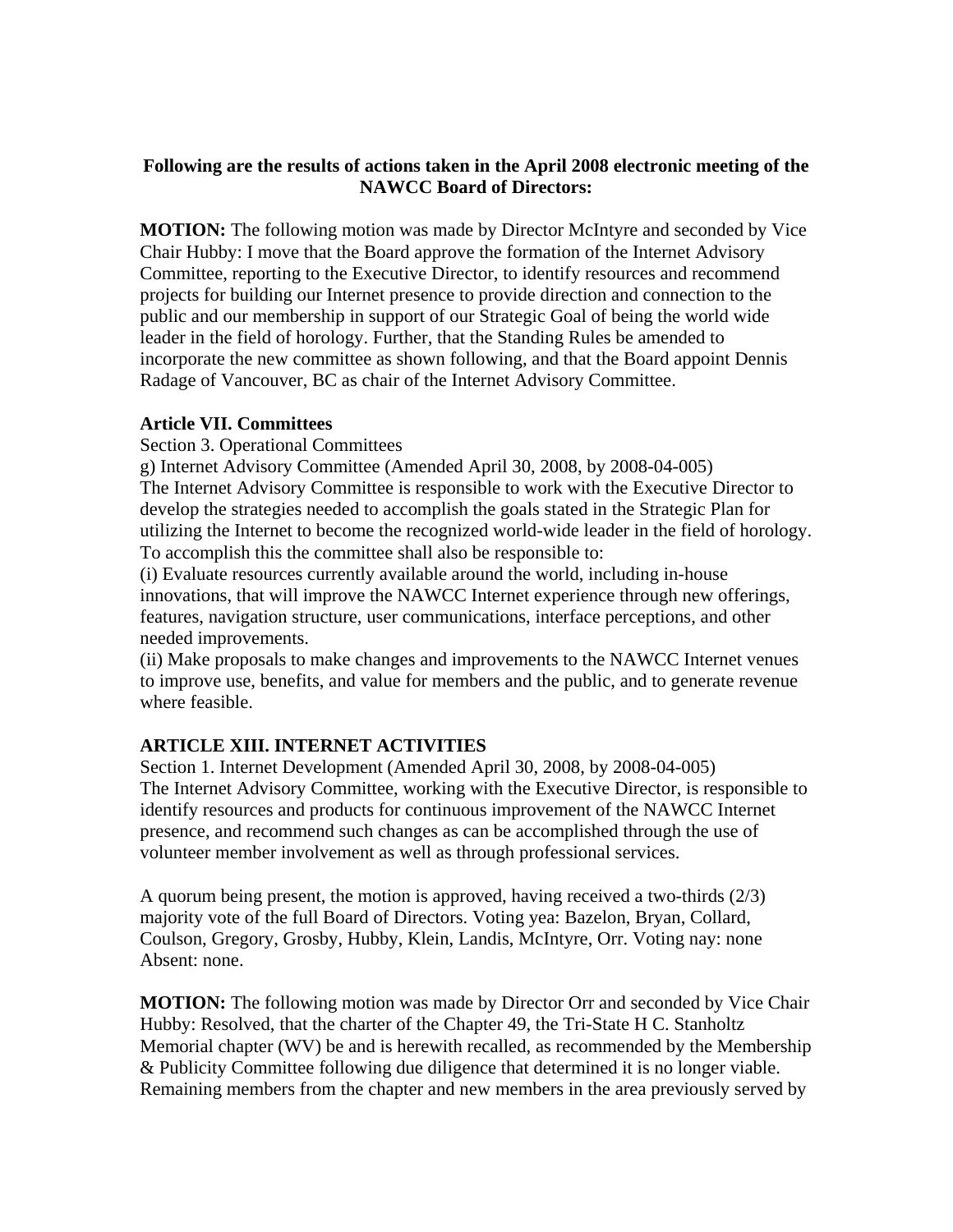Chapter 49 will be referred to other chapters closest to their location. Further, it is noted that funds in the chapter checking account have been remitted to NAWCC Headquarters and that the Executive Director shall pursue the return to NAWCC of a \$1500 CD that belonged to the chapter.

A quorum being present, the motion is approved, having received a majority vote of the Board of Directors. Voting yea: Bazelon, Bryan, Collard, Coulson, Del Greco, Gregory, Grosby, Hubby, Klein, Landis, McIntyre, Orr. Voting nay: none. Absent: none.

**MOTION:** The following motion was made by Vice Chair Hubby and seconded by Director Klein: Resolved, that the NAWCC Operating and Capital Budget for FY 2009, as revised, be approved.

A quorum being present, the motion is approved, having received a majority vote of the Board of Directors. Voting yea: Bazelon, Bryan, Collard, Coulson, Del Greco, Gregory, Hubby, Klein, Landis, McIntyre, Orr. Voting nay: Grosby. Absent: none.

**MOTION:** The following motion was made by Director Del Greco and seconded by Vice Chair Hubby: Whereas: The NAWCC Member Code of Ethical Conduct, Article A.1. states, "Members shall conduct themselves in a way that brings no reproach or discredit to the NAWCC, any NAWCC Chapter, any other NAWCC member, any member of the public, or to themselves and in so doing shall abide by federal, state and local laws in the pursuit of their horological interests,"

Be it resolved, therefore: As the current officers, message board administrator(s), moderator(s), and committee members of the Internet Horology Club 185 (hereinafter, "Management Team") are managing assets taken from NAWCC Chapter 185 without permission of or authorization by Chapter 185 members or NAWCC, Inc., any such members of said Management Team who are also NAWCC members are hereby given notice to abandon (resign) their positions on said Management Team by May 31, 2008 or the NAWCC board of directors shall consider expelling such members from NAWCC at its June board meeting on June 10, 2008. Furthermore, members of said Management Team who abandon (resign) their positions must send a signed letter to J. Steven Humphrey, NAWCC executive director, by May 31, 2008 so stating abandonment (resignation) of position(s). Those members of said Management Team may appeal their case in person at that June 2008 meeting.

In addition, former members of NAWCC who are part of the Management Team must abandon (resign) their positions and send a signed letter to the executive director by May 31, 2008 stating so or the board may consider at its June 2008 meeting banning those former members from future reinstatement as NAWCC members. Finally, any nonmember of NAWCC who continues as part of the management team past May 31, 2008 shall be banned from ever joining NAWCC.

The board of directors wants the horological community to know that it will neither welcome nor tolerate any individual who is a part of any misappropriation of assets